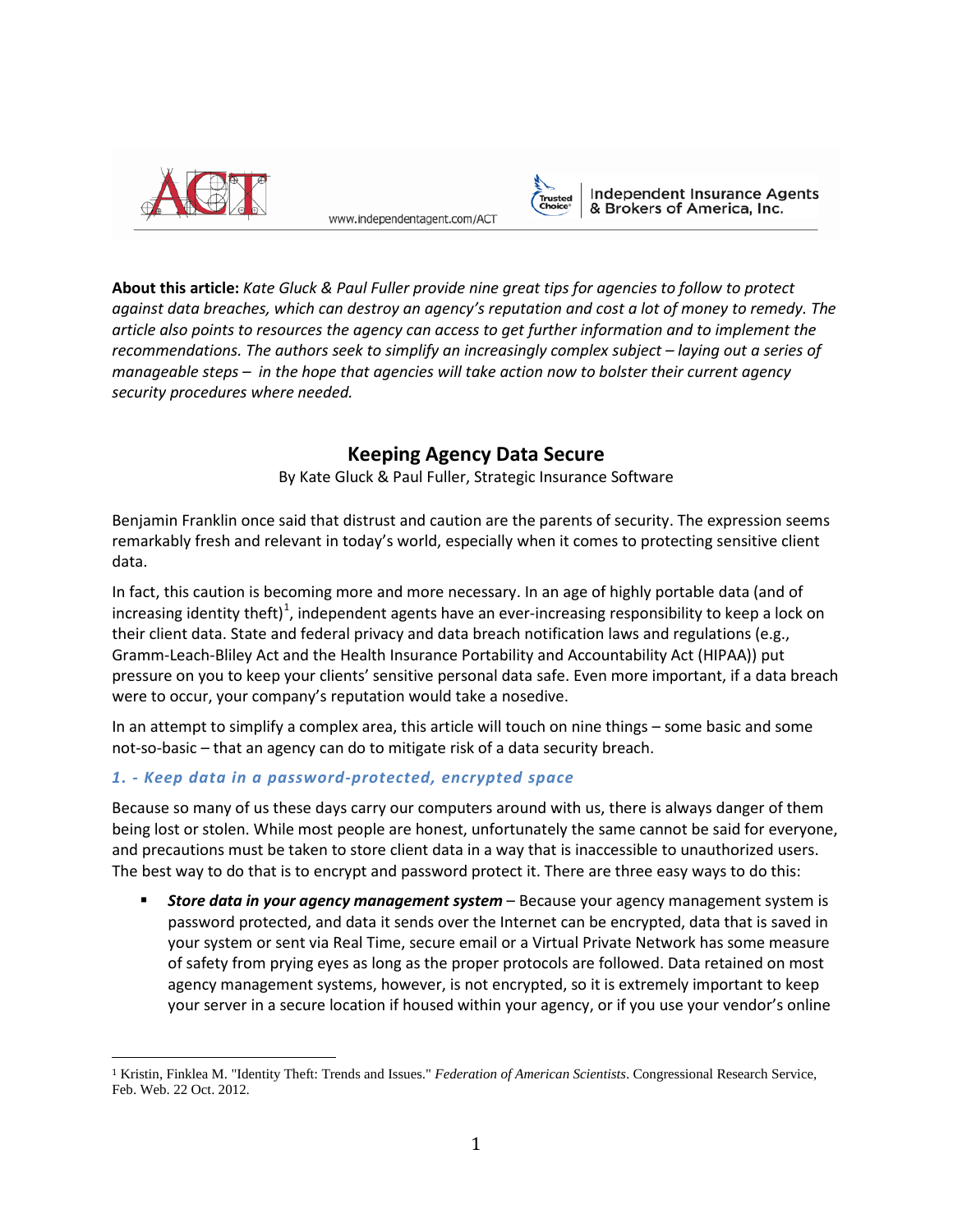system, to have confidence in the security measures practiced by your vendor.

- *Encrypt a folder on your hard drive* While your agency management system is a good location to store most client data, it is almost inevitable that you will have things saved outside of your system, such as on a laptop or USB flash drive. We recommend that the agency strictly limit the employees and instances where client personal data can be kept on such mobile devices and then only for a specific use, after which time the data is deleted from such devices. The trick is to keep this data secure as well. The first option for securely storing confidential information outside of your agency management system is to encrypt space on your hard drive. While this may sound complicated, in reality it is rather simple, so long as you know what to do.
	- o To create an encrypted space—essentially a password-protected folder that you can save files to "on the fly"—our recommendation is that you use the very good (and free) TrueCrypt software. The open-source software is available for download at [\(http://www.truecrypt.org/\)](http://www.truecrypt.org/), as is a step-by-step *[beginner's tutorial on how to create](http://www.truecrypt.org/docs/)  [and use a TrueCrypt container.](http://www.truecrypt.org/docs/)*
	- o Once you get the system installed and in use, the beauty of encrypted space is fourfold. First, in many cases it's free. Second, the simple step of creating and saving to a single file provides an added layer of protection. Because you and you alone decide where you want to file your encrypted folder, anyone trying to gain unauthorized access would not only need the password, they'd also need to know where to look. Third, it's mobile. You can copy and backup the password-protected file anywhere. Lastly, it won't slow down your machine.
	- o *Summary: creating encrypted space on your machine is a convenient and controllable way to protect data that doesn't cost performance.*
- *Encrypt entire hard drive* If you'd prefer not to worry about having to remember to save confidential information to one specific folder, another option is to encrypt your entire hard drive. From a user standpoint, essentially all this would mean is an extra login. From a security standpoint, it is about as secure as you can achieve, short of prohibiting that such data be kept on such portable devices. So secure, in fact, that if you were to forget your password, the likelihood *you'd* even be able to get back in is slim.

One option to do this is [BitLocker.](http://technet.microsoft.com/en-us/library/hh831507.aspx) (Available in the Ultimate and Enterprise editions of Windows 7 and Vista and in the Pro and Enterprise versions of Windows 8.) Another is the aforementioned [TrueCrypt.](http://www.truecrypt.org/)

Something to consider when deciding whether to encrypt your entire hard drive, or just space on your hard drive, is that in some cases, particularly with older computers, encrypting the hard drive may slow the performance of your machine somewhat.

Summary: *The beauty of encrypting your entire hard drive is that if your machine gets stolen, without the password, no one can make sense out of it – the whole hard drive becomes a puzzle.* 

 *Smart phones and tablets* – Agent use of these devices is growing exponentially and they pose additional security risks. Personal data might be contained in emails received from the client. Agency employees should take care to delete these emails promptly and not transmit this kind of data from these devices via unsecure email. In addition, the agency should make sure their employees have activated the password protection on these devices and should employ a remote wiping technology, so that if the employee loses or misplaces the device, the agency can restore the device to its original manufactured state with all of its data removed. In addition,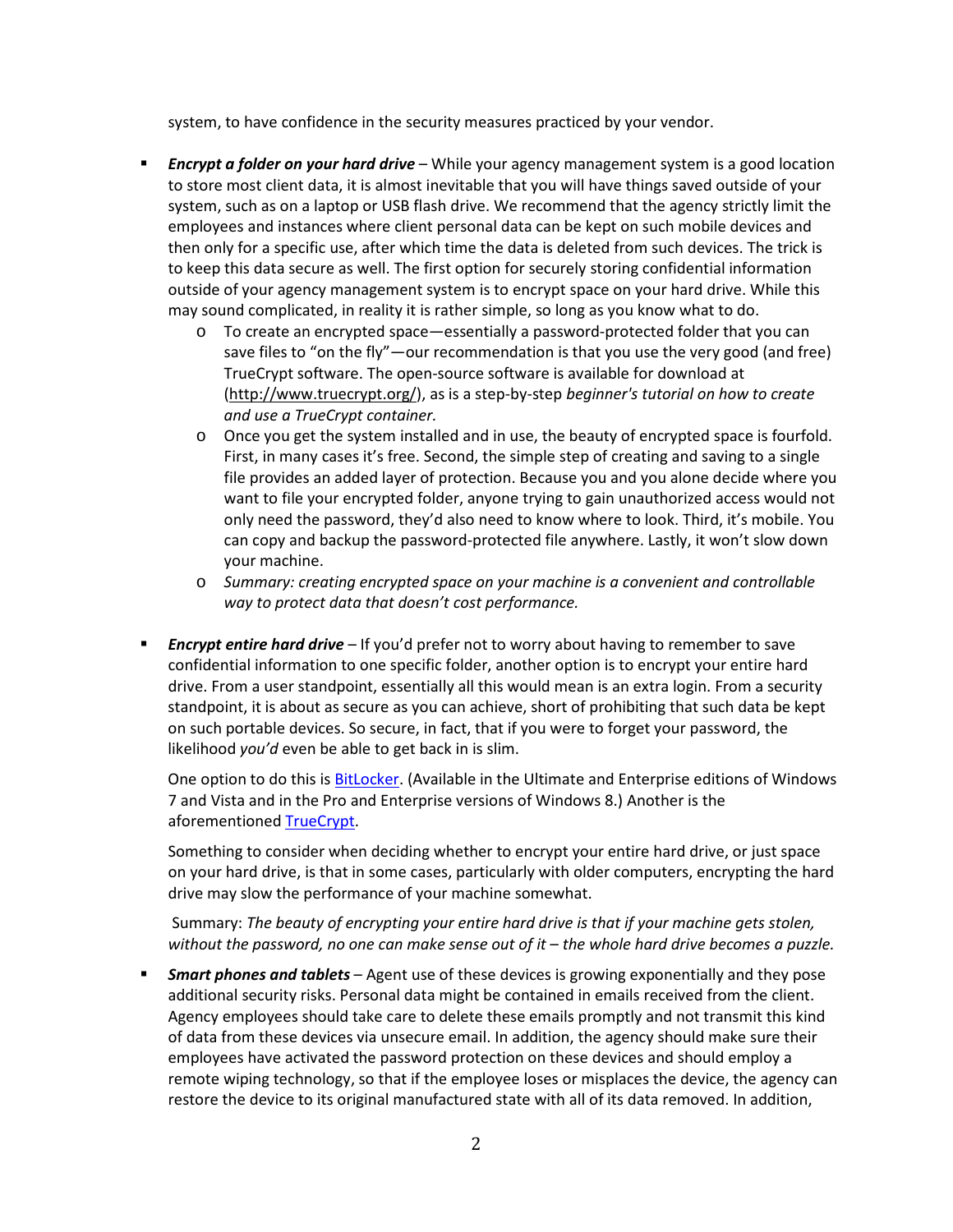some larger agencies are starting to employ software on the mobile device that walls off and secures business applications and data.

# *2 - Create "Strong" Passwords and Keep them Secure*

Because your password is the first line of defense in preventing unauthorized file access (whether to your agency management system, your encrypted file or your entire encrypted hard drive), it is important to create strong passwords and store them in a safe place. Best case scenario would be not to write them down at all. If you must write them down, don't carry them around with you or leave them in an easily accessible place.

Microsoft offers the following suggestions for creating a strong password<sup>[2](#page-2-0)</sup>:

- Make sure it is at least 8 characters long
- **Make sure it does not contain your user name, real name, or company name**
- Make sure it does not contain a complete word
- **Make sure it is significantly different from other passwords you have used**
- **Make sure it contains at least one uppercase letter, one lower case letter, one number and one** symbol.

#### *3 - Change Passwords Often*

Experts have different opinions as to how often passwords should be changed. Our best advice on this is to set a standard for your agency (whether it be every month, every three months or every six months) and enforce that policy agency-wide. Of course, if you ever have any reason to believe that your password has been compromised, it should be changed immediately.

Many systems require this from you, and do so for good reason. It is much harder to hack systems that require frequent password resets. It adds a level of complexity for the hacker that can be both a deterrent and a safeguard if there is a breach. As you know, carrier portals continually request password changes from all of their users to ensure fraudulent access is minimized. Make sure your agency management system has password management capabilities – so when you change your password on the carrier site, you can change your password in the agency management system and retain your Real Time access.

Changing these passwords for multiple employees, carriers and other entities is cumbersome. The good news is that there is an industry movement underway to streamline these processes. The ID Federation [\(http://idfederation.org/\)](http://idfederation.org/) is a not-for-profit group dedicated to creating the Trust Framework to enable agencies and others to use a digital identity provided by a trusted Identity Provider to authenticate themselves with carriers and other business partners in place of passwords. Look for vendors to emerge to start to provide these digital identities to agencies in the coming year.

#### *4 - Keep User Permissions Tightly Controlled*

Unfortunately, one of the biggest password related problems we've seen across the board is that many agencies not only share their agency management system passwords among staff members, they leave the user permissions wide open. Because of the sensitivity of the data stored in the system, the only ones who should have access are those who use it day in and day out.

<span id="page-2-0"></span> <sup>2</sup> "Tips for Creating a Strong Password." *Windows.* Microsoft, n.d. Web. 22 Oct. 2012[. http://windows.microsoft.com/en-](http://windows.microsoft.com/en-US/windows-vista/Tips-for-creating-a-strong-password)[US/windows-vista/Tips-for-creating-a-strong-password](http://windows.microsoft.com/en-US/windows-vista/Tips-for-creating-a-strong-password) .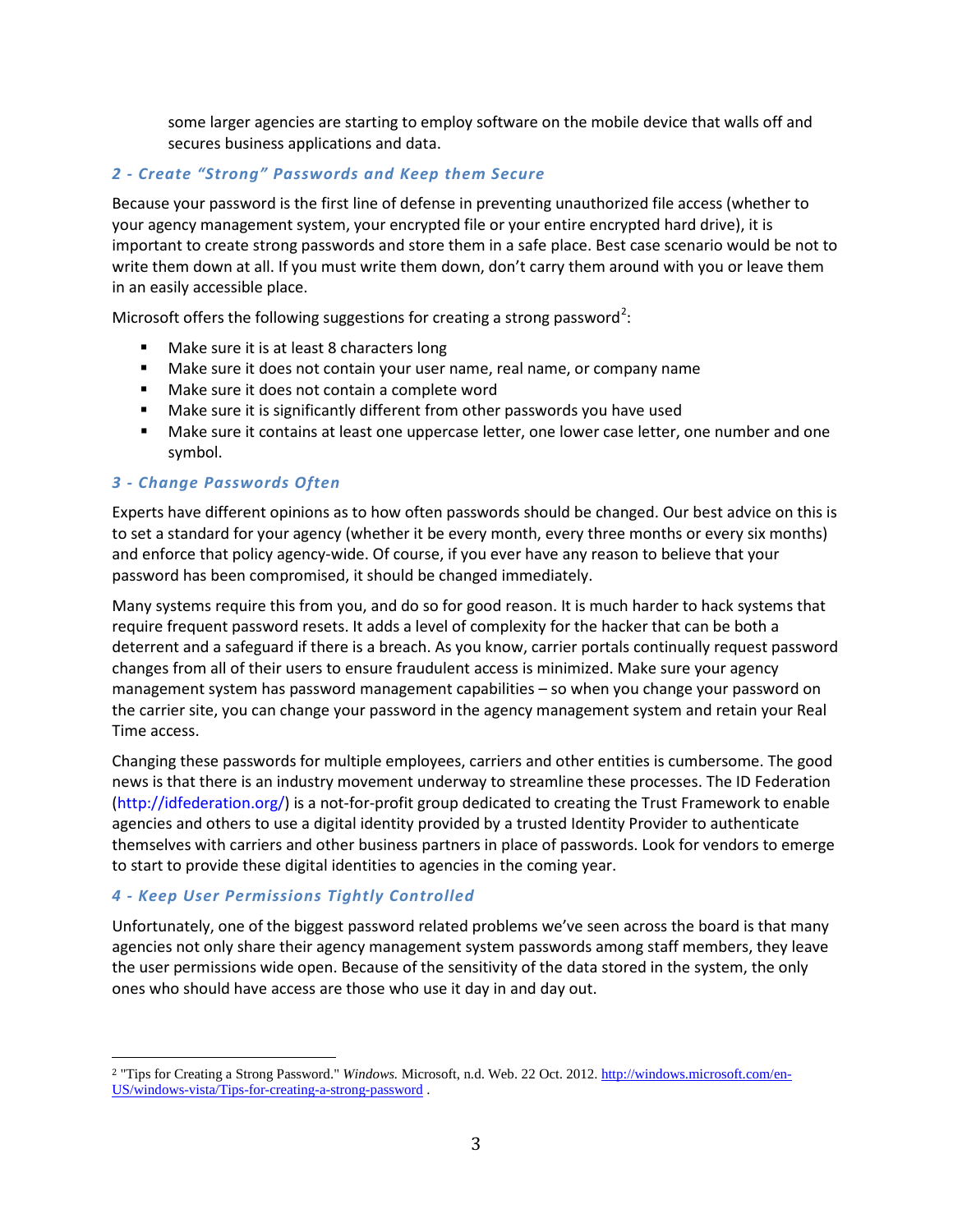Use your user permissions well. The better systems will have fairly comprehensive permission lists that are assignable by individual user. Make sure you:

- **Understand the levels of permission you can set within your system.**
- **Understand the access that each of your team members needs to your system to perform their** job optimally.
- **IMPLEMENT COVERGENCE IN STATE IMPLEMENT IN STATE IN THE IMAGE IS STATE IMAGES.**
- **Make sure employees understand that they should not share their passwords with any other** employee or person.

For example, many agency systems have permissions to dictate who can pull data in a mass fashion from your system. Take the time to understand these permissions, and who needs to have access. Do your producers need to be able to export a client list with sensitive data? Do your CSRs? If not, consider implementing this permission to restrict their ability to do so.

#### *5 - Remember to Log Out*

While it may seem simplistic, remembering to log out is one of the more important steps you can take towards keeping your data secure. As long as you are signed in, it doesn't matter how many layers of security you have or how good your password is – anyone who can get their hands on your computer or mobile device can access your data.

Most systems will have an automatic log-out feature that you can set. For example, if you are not active on a computer for 10 minutes, you will be logged out of the system. Make sure you are using this effectively. If you walk away from your office with your system left open and this auto log-out feature is not active, you essentially give the keys to your kingdom to anyone that walks in the door.

### *6 - Protect Outbound Data*

While everything we've discussed up until this point has related to the data residing on your computer, protecting your outbound data is just as essential, if not more so. Here are a few quick tips:

- **Use Real Time** As emphasized in the ACT article[, Agency Strategies to Send & Receive Personal](http://www.independentagent.com/Resources/AgencyManagement/ACT/Pages/planning/SecurityPrivacy/ACT_strategies-personal-data.aspx)  [Data Securely](http://www.independentagent.com/Resources/AgencyManagement/ACT/Pages/planning/SecurityPrivacy/ACT_strategies-personal-data.aspx)*,* Real Time offers a much more efficient and secure method to handle transactions with carriers than email. When you send a file using Real Time, communications are automatically encrypted and kept within both the agency's and carrier's management systems.<sup>[3](#page-3-0)</sup>
- **Secure your email with TLS (Transport Layer Security) email encryption**. ACT has published a number of articles outlining the basics of TLS encryption. Rather than duplicate these efforts, we suggest the following reading:
	- o [Protect Your Clients with Secure Email Using TLS](http://www.independentagent.com/Resources/AgencyManagement/ACT/Pages/planning/SecurityPrivacy/ACT_1208.aspx)
	- o [TLS Email Encryption--Frequently Asked Questions](http://www.independentagent.com/Resources/AgencyManagement/ACT/Pages/planning/SecurityPrivacy/ACT_TLSFAQ.aspx)
	- o [Insurance Carriers Enabled for TLS Email Encryption for the Agencies](http://www.independentagent.com/Resources/AgencyManagement/ACT/Pages/planning/SecurityPrivacy/ACT_CarrierTLS.aspx)

TLS is the industry recommended secure email solution for business partners where there are frequent email communications going back and forth, such as between agencies and carriers. TLS is an open standard that is transparent to end users, but it requires that it be activated in the email servers of both partners.

Most agencies are also likely to need to employ a proprietary email solution for use with

<span id="page-3-0"></span> <sup>3</sup> Yates, Jeff. "Agency Strategies to Send & Receive Personal Data Securely." *Independent Insurance Agents & Brokers of America*. ACT, Agents Council for Technology, n.d. Web. 22 Oct. 2012.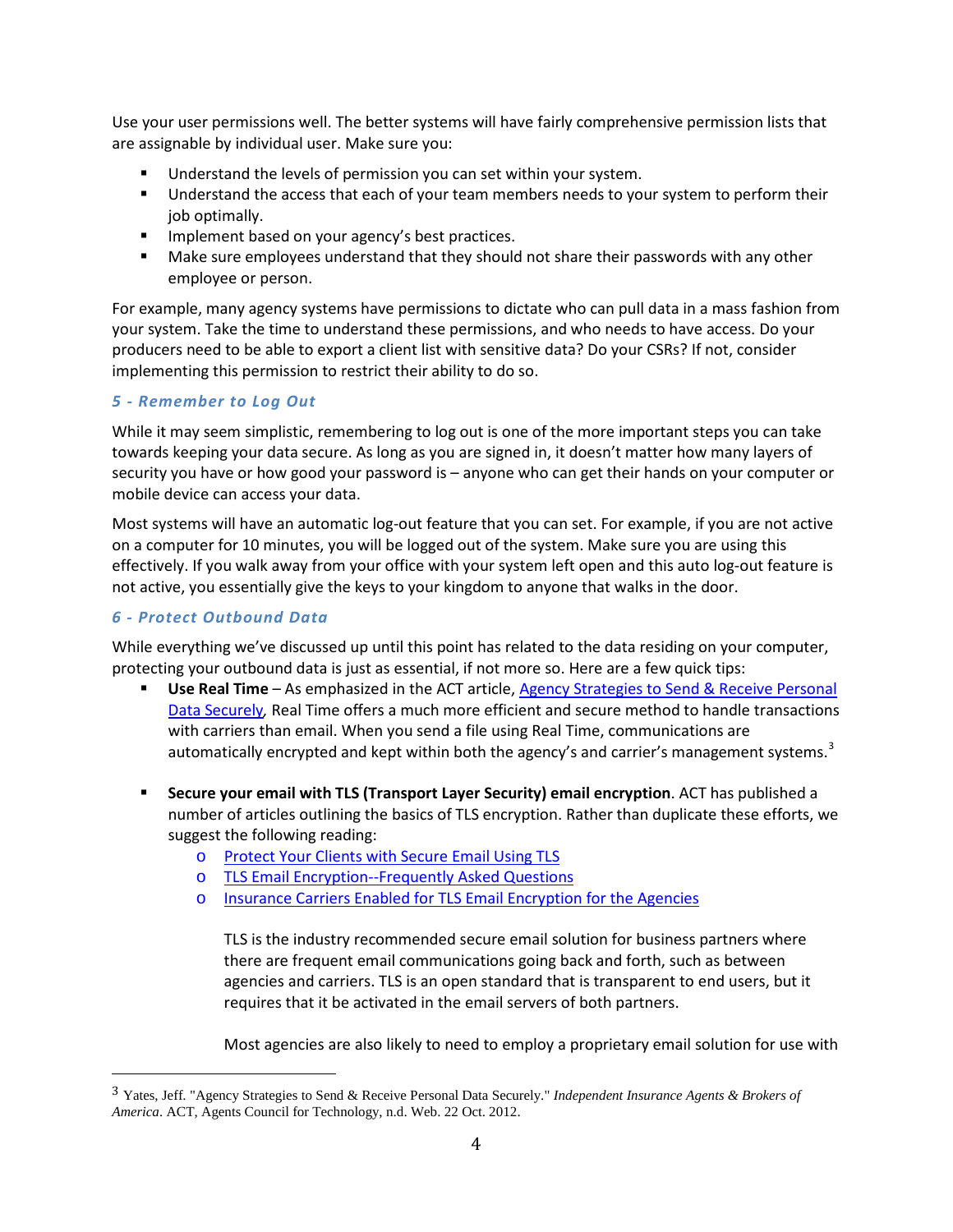their clients (or set up a secure client portal on the agency website), for those instances when sensitive personal data is transmitted to the client, such as that contained in the insurance policy.

 When storing/saving client emails, attach them to files within your password protected agency management system instead of saving them in the Outlook application.

#### *7 - Use Security Software*

If you are using a reputable online hosted agency management system, the data in your system should be protected with Internet and server firewall data protection, malware & anti-virus protection, as well as weekly security patch updates to Windows and Internet and server firewall data protection. You should be receiving maintenance window updates from your agency management system provider that let you know these things are being kept up-to-date. If your agency management system is housed within the agency, you should make sure similar security hardware and software are employed.

To protect data saved outside your agency management system, we also recommend that you use one antivirus program, a spyware scanner regularly, and keep your PDF reader (usually Adobe Acrobat Reader) updated and on the latest version.

While this paper will not recommend one particular vendor, below are a number of vendors that supply both a standalone anti-virus package, along with a suite of security software for your machine.

- **■** McAfee
- **Symantec**
- **Sophos**
- AVG
- **Microsoft Security Essentials**

In addition, it is recommended that you update your Microsoft operating system with the latest patch levels on your machine. For more information on the latest patch levels for your operating system, visit [www.microsoft.com.](http://www.microsoft.com/)

#### *8 – Be Careful when using Public Wi-Fi*

While free public Wi-Fi is certainly convenient, if you don't protect yourself against data thieves and hackers, that convenience could well come at a price. Steve Anderson put it quite succinctly in his *Tech Tips* article[, Free, Public Wi-Fi Can Be Dangerous to Your Health](http://techtips.steveanderson.com/2012/06/07/free-public-wi-fi-can-be-dangerous-to-your-health/) when he wrote, "You go to an airport or other hot spot and fire up your PC, hoping to find a free hot spot. You see one that calls itself "Free Wi-Fi" or a similar name. You connect. Bingo -- you've been had! The problem is that it's not really a hot spot. Instead, it's an ad hoc, peer-to-peer network..." <sup>[4](#page-4-0)</sup>

Fortunately, there are things you can do to protect your data, yet still access the Internet while you are on the road. Here are a few suggestions:

 NEVER pick a "free" wireless network that is not identified clearly as a usable network by the provider. For example, most hotels and all *Panera* restaurants have clearly named networks and written instructions for accessing. Be careful not to use the network that advertises itself only as "FREE-WIFI!"

<span id="page-4-0"></span> <sup>4</sup> Anderson, Steve. "Free, Public Wi-Fi Can Be Dangerous to Your Health." *Steve Anderson.com Tech Tips*. Ed. Steve Anderson. n.d. Web. 22 Oct. 2012.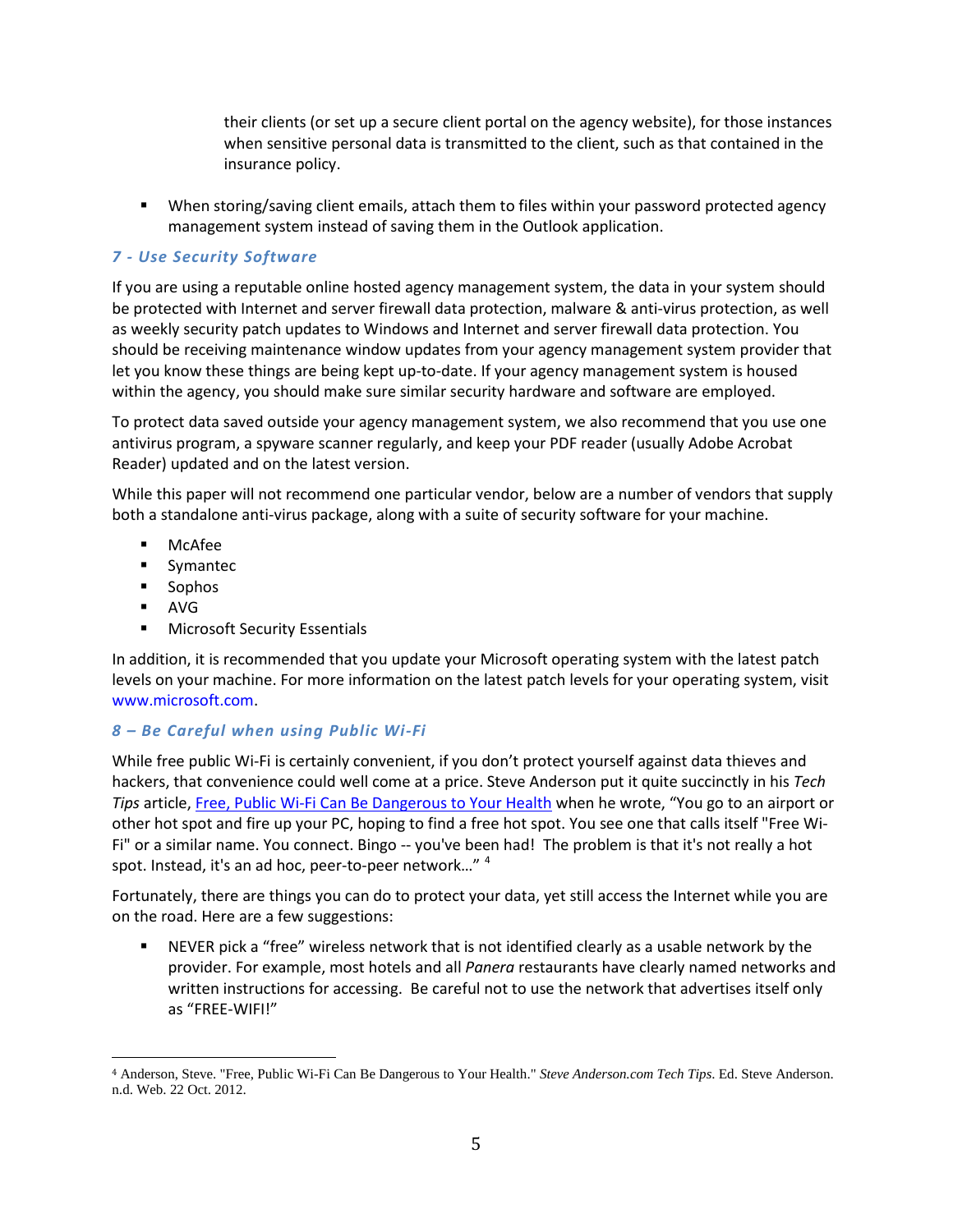- ALWAYS select the Public Network option when prompted. This uses Windows technology to make your device as undiscoverable as possible on the network. This can be hacked, but it is a critical first step.
- Read the terms and conditions that come up if prompted (e.g., at *Panera*); make sure you are familiar with the security the specific Wi-Fi network is offering, and the associated liabilities.
- Use a Virtual Private Network (VPN) when accessing your agency's system. A VPN is a relatively inexpensive way to ensure secure online access wherever you are. Three examples of providers offering VPN solutions designed to provide a secure online experience – even in a free public Wi-Fi environment include: *[HotSpot Shield](http://www.hotspotshield.com/)* (*<http://www.hotspotshield.com/>*); *[GoTrusted](http://www.gotrusted.com/)* (*<http://www.gotrusted.com/>*) and *[Witopia](https://www.witopia.net/)* (*<https://www.witopia.net/>*)
- Purchase and use a Wireless Internet Card. In very non-technical terms, a wireless Internet card is a small device you attach to your computer that will provide access to the Internet over a wireless carrier's cellular network. These are available, for a fee, from the major cellular providers. Many 3G and 4G smartphones can also substitute for the wireless card for a small extra fee per month, and data charges.

# *9 – Create a Security-Minded Agency Culture*

You want to have a clear understanding throughout the agency as to the major information security risks facing your firm, grounded in a written security plan and written procedures implementing the plan that are consistently applied. It is also critical for you to have a good understanding of the information security requirements imposed by the state and federal privacy and data breach notification laws and regulations that are applicable to your agency. A common requirement of these laws, in addition to having and implementing a written security plan, is to appoint a Security Coordinator who takes ownership of the information security issue within the agency.

Most important of all, it is essential for you to train your employees so that they have a good awareness of the security risks facing the agency, or in the words of Franklin, a healthy sense of "distrust and caution." Many avoidable security breaches result directly from employee mistakes, because they are unaware of the risks. Agencies should ask their employees to commit to the requirements of the firm's agency's information security plan and procedures, and the agency should regularly audit for compliance.

ACT has created a prototype [agency information security plan](http://www.independentagent.com/Resources/AgencyManagement/ACT/Pages/planning/SecurityPrivacy/PrototypeSecurityPlan_091310.aspx) that agencies can use as a starting point in creating their own plan. In addition, see the [Security & Privacy](http://www.independentagent.com/Resources/AgencyManagement/ACT/Pages/planning/SecurityPrivacy/default.aspx) section of the ACT website for a wealth of additional security-related information.

#### *Summary*

Some of these tips can easily be implemented; others will take a bit more time. When it comes to file and hard drive encryption, setting up VPN security measures or TLS email encryption, and standardizing security software across your agency, we highly recommend you get your IT consultant or department involved in the planning and implementation. The important thing, however, is to start: define and outline security measures and make them a standard requirement for everyone in your office.

*Note: products mentioned in the above article should not be considered product endorsements, just suggestions for where you can go to learn more.*